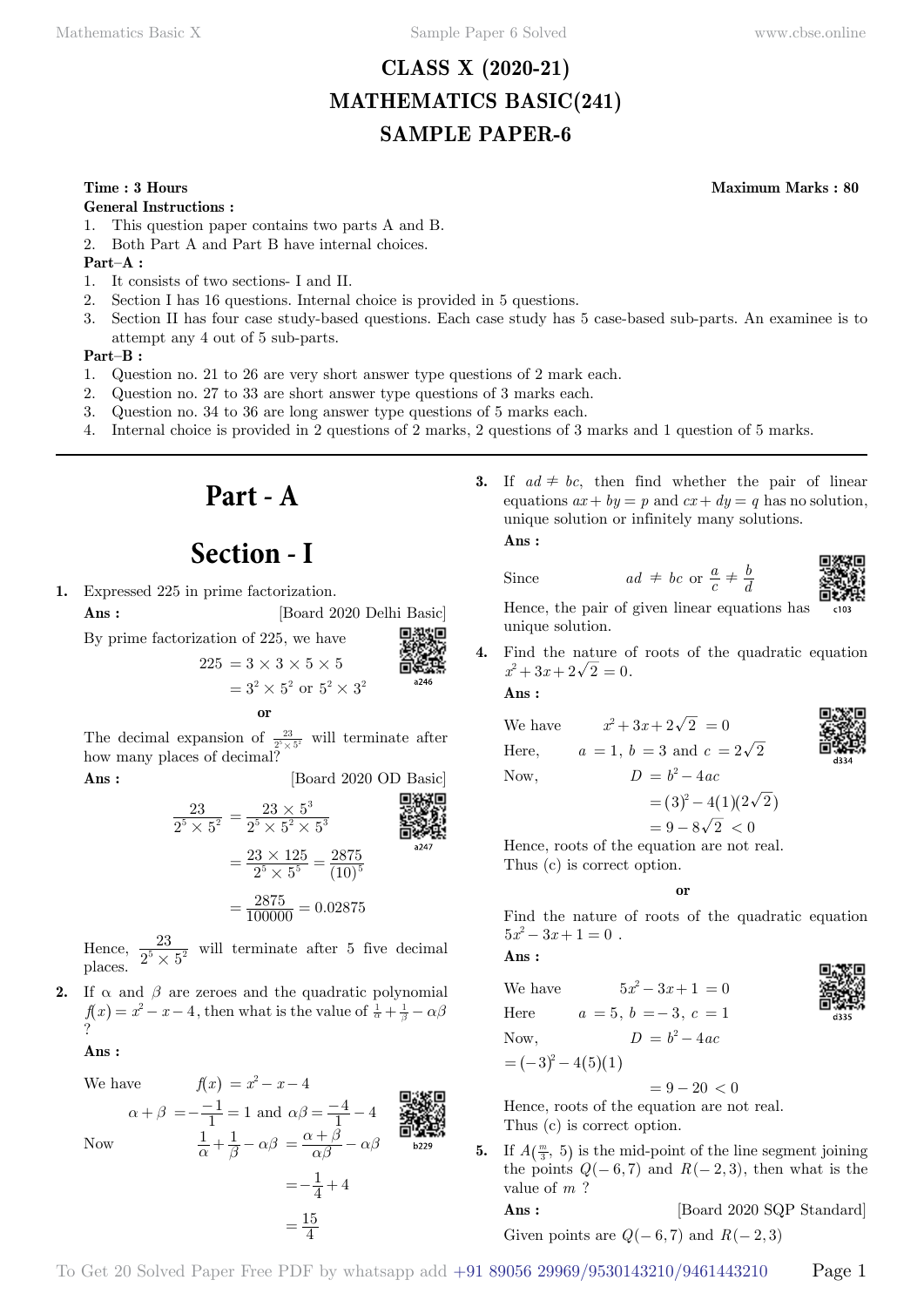Mathematics Basic X Sample Paper 6 Solved www.cbse.online

Equating, *<sup>m</sup>*

 **o**

 $= (-4, 5)$ 

 $=\left(\frac{-6-2}{2},\frac{7+3}{2}\right)$ 

 $\frac{m}{3} = -4 \Rightarrow m = -12$ 

The mid-point of the line-segment  $AB$  is  $P(0, 4)$ , if the coordinates of *B* are  $(-2, 3)$  then find the coordinates of *A*.

 $(0, 4) = \left(\frac{x-2}{2}, \frac{y}{2}\right)$ 

2  $=\left(\frac{x-2}{2}, \frac{y+3}{2}\right)$ 

 **Ans :** [Board 2020 OD Basic]

Let point  $A$  be  $(x, y)$ . Now using mid-point formula,

Mid point  $A(\frac{m}{3}, 5) = \left(\frac{-6-2}{2}, \frac{2}{3}\right)$ 

Thus  $0 = \frac{x-2}{2} \Rightarrow x = 2$ 

and  $4 = \frac{y+3}{2} \Rightarrow y = 5$ 

Hence point  $A$  is  $(2, 5)$ .

**6.** If  $\sin \theta = \frac{a}{b}$ , then find the value of  $\cos \theta$ ?

 **Ans :**

We have  $\sin \theta = \frac{a}{b} = \frac{\text{Perpendicular}}{\text{Hypotenuse}}$  $Base = \sqrt{b^2 - a^2}$ 



So,  
\n
$$
\cos \theta = \frac{\text{Base}}{\text{Hypotenuse}}
$$
\n
$$
= \frac{\sqrt{b^2 - a^2}}{b}
$$

**7.** A tree casts a shadow 15 m long on the level of ground, when the angle of elevation of the sun is  $45^\circ$ . Find the height of a tree.

# **Ans :**

Let *BC* be the tree of height *h* meter. Let *AB* be the shadow of tree.



In  $\triangle ABC$ ,  $CB = 90^\circ$ 



 $BC = AB = 15 \text{ m}$ 

 $\frac{BC}{BA}$  = tan 45<sup>°</sup>

**8.** A chord of a circle of radius 10 cm, subtends a right angle at its centre. What is the length of the chord? **Ans :** [Board 2020 OD Basic]

As per given information we have drawn the figure below.



Using Pythagoras theorem in  $\triangle ABC$ , we get

$$
BC2 = AB2 + AC2
$$

$$
= 102 + 102
$$

$$
= 100 + 100 = 200
$$

$$
BC = 10\sqrt{2} \text{ cm}
$$

**9.** To divide a line segment *AB* in the ratio 3 : 4, we draw a ray  $AX$ , so that  $\angle BAX$  is an acute angle and then mark the points on ray *AX* at equal distances such that the minimum number of these points is\_\_\_\_

$$
\mathbb{R}
$$

Minimum number of these points  $= 3 + 4 =$ 

**10.** The radius of a circle is 17.5 cm. find the area of the sector of the circle enclosed by two radii and an arc 44 cm in length.

 **Ans :** [Board 2020 OD Basic]

Given, arc length = 44 cm  
Radius of circle, 
$$
r = 17.5
$$
 cm  
So, area of sector =  $\frac{\text{arc length}}{2\pi r} \times \pi r^2$   
=  $\frac{\text{arc length} \times r}{2}$ 

$$
= \frac{44 \times 17.5}{2}
$$
  
= 22 × 17.5 = 385 sq. cm.

 **o**

Find the area of the sector of a circle of radius 6 cm whose central angle is 30 $^{\circ}$ . (Take  $\pi = 3.14$ )

**Ans :** [Board 2020 OD Standard]

Radius,  $r = 6$  cm

 **Ans :**

Central angle,  $\theta = 30^{\circ}$ 

$$
_{\rm{ent}}
$$

Area of the sector,

$$
\frac{\pi r^2 \theta}{360^\circ} = \frac{3.14 \times 6 \times 6 \times 30^\circ}{360^\circ}
$$

$$
=9.42\,\mathrm{cm}^2
$$

**11.** A sphere is melted and half of the melted liquid is used to form 11 identical cubes, whereas the remaining half is used to form 7 identical smaller spheres. Find the ratio of the side of the cube to the radius of the new small sphere.

 **Ans :**

As per the given conditions,

$$
11a3 = 7 \times \frac{4}{3} \times \frac{22}{7} \times r3
$$

$$
\frac{a}{r} = \left(\frac{8}{3}\right)^{1/3}
$$



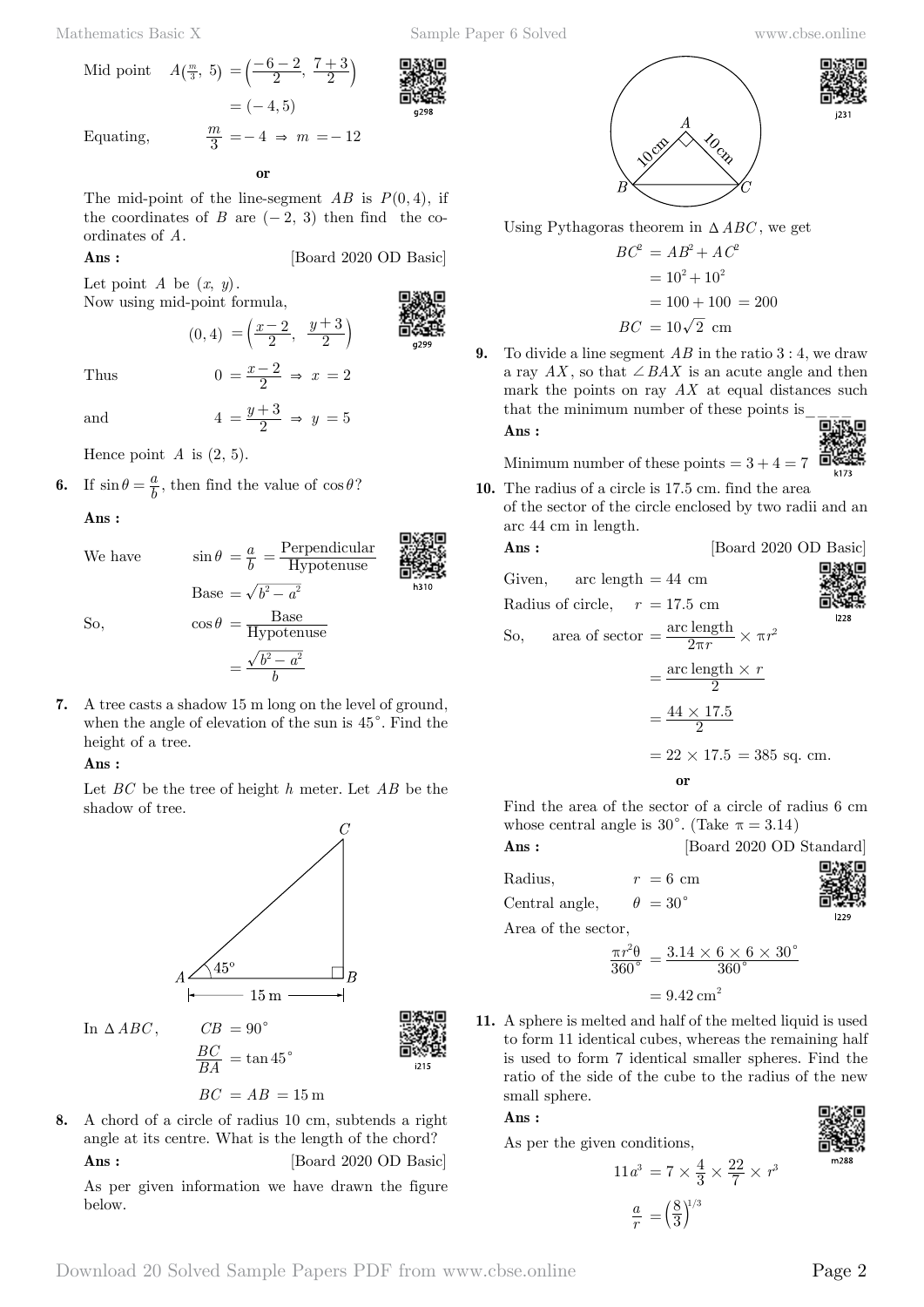**12.** If two solid hemispheres of same base radius *r* are joined together along their bases, then find the curved surface area of this new solid. 同源改同

## **Ans :**

Because curved surface area of a hemisphere is  $2\pi r^2$  and here, we join two solid hemispheres along their bases of radius  $r$ , from which we get a solid sphere.

Hence, the curved surface area of new solid  $= 2\pi r^2 + 2\pi r^2 = 4\pi r^2$ 

 $m296$ 

**13.** If the mean of the squares of first *n* natural numbers is 105, then find the first *n* natural numbers.

Sum of square, 
$$
\sum x^2 = \frac{n(n+1)(2n+1)}{6}
$$

Mean of squares of first *n* natural numbers,

<sup>105</sup> ( ) *n n* ( ) 6 1 2 <sup>1</sup> <sup>=</sup> + + 2 3 *n n* 1 <sup>2</sup> + + = 630 2 3 *n n* 629 <sup>2</sup> + − = 0 2 3 *n n*7 34*n* 629 <sup>2</sup> +−− = 0 *n n* ( ) 2 3 + − 7 17 2( ) *n* + 37 = 0 ( ) 2 3 *n n* + − 7 1 ( )7 = 0 & *n* = 17

Since, *n* is odd, therefore median is  $= \left(\frac{17+1}{2}\right)^{th} = 9^{th}$ observation.

**14.** For the following distribution what is the modal class:

| <b>Marks</b> | Number of students |
|--------------|--------------------|
| Below 10     | 3                  |
| Below 20     | 12                 |
| Below 30     | 27                 |
| Below 40     | 57                 |
| Below 50     | 75                 |
| Below 60     | 80                 |

 **Ans :**

| <b>Marks</b> | Number of students |
|--------------|--------------------|
| $0 - 10$     | $3 - 0 = 3$        |
| $10-20$      | $12 - 3 = 9$       |
| 20-30        | $27 - 12 = 15$     |
| $30-40$      | $57 - 27 = 30$     |
| $40 - 50$    | $75 - 57 = 18$     |
| 50-60        | $80 - 75 = 5$      |

Class 30-40 has the maximum frequency 30, therefore this is model class.

**15.** Find the class-marks of the classes 10-25 and 35-66. **Ans :** [Board 2020 OD Standard]

Class mark of  $10 - 25$ ,  $= \frac{10 + 25}{2} = \frac{35}{2} = 17.5$ and class mark of  $35 - 55$ ,

and class mark of 
$$
35 - 55
$$
,  
\n
$$
= \frac{35 + 55}{2} = \frac{90}{2} = 45
$$
\n**EXAMPLE**  
\n**EXAMPLE**  
\n**EXAMPLE**  
\n**EXAMPLE**  
\n**EXAMPLE**  
\n**EXAMPLE**  
\n**EXAMPLE**  
\n**EXAMPLE**  
\n**EXAMPLE**  
\n**EXAMPLE**  
\n**EXAMPLE**  
\n**EXAMPLE**  
\n**EXAMPLE**  
\n**EXAMPLE**  
\n**EXAMPLE**  
\n**EXAMPLE**  
\n**EXAMPLE**  
\n**EXAMPLE**  
\n**EXAMPLE**  
\n**EXAMPLE**  
\n**EXAMPLE**  
\n**EXAMPLE**  
\n**EXAMPLE**  
\n**EXAMPLE**  
\n**EXAMPLE**  
\n**EXAMPLE**  
\n**EXAMPLE**  
\n**EXAMPLE**  
\n**EXAMPLE**  
\n**EXAMPLE**  
\n**EXAMPLE**  
\n**EXAMPLE**  
\n**EXAMPLE**  
\n**EXAMPLE**  
\n**EXAMPLE**  
\n**EXAMPLE**  
\n**EXAMPLE**  
\n**EXAMPLE**  
\n**EXAMPLE**  
\n**EXAMPLE**  
\n**EXAMPLE**  
\n**EXAMPLE**  
\n**EXAMPLE**  
\n**EXAMPLE**  
\n**EXAMPLE**  
\n**EXAMPLE**  
\n**EXAMPLE**  
\n**EXAMPLE**  
\n**EXAMPLE**  
\n**EXAMPLE**  
\n**EXAMPLE**  
\n**EXAMPLE**  
\n**EXAMPLE**  
\n**EXAMPLE**  
\n**EXAMPLE**  
\n**EXAMPLE**  
\n**EXAMPLE**  
\n**EXAMPLE**  
\n**EXAMPLE**  
\n**EXAMPLE**  
\n**EXAMPLE**  
\n**EXAMPLE**  
\n**EXAMPLE**  
\n**EXAMPLE**  
\n**EXAMPLE**  
\n**EXAMPLE**  
\n**EXAMPLE**  
\n**EXAMPLE**  
\n**EXAMPLE**  
\n**EXAMPLE**  
\n**EXAMPLE**  
\n**EXAMPLE**  
\n**EXAMPLE**  
\n**EXAMPLE**  
\n**EXAMPLE**  
\n**EXAMPLE**  
\n**EXAMPLE**  
\n**EXAMPLE**  
\n**EXAMPLE**

**16.** If the probability of wining a game is 0.07, what is the probability of losing it?

*P*(number less game),  $P(\overline{E}) = 1 - P(E)$  $= 1 - 0.07$ 



 **o**

A die is thrown once. Find the probability of getting "at most 2."

**Ans :** [Board Term-2 OD Compt 2017]

 $= 0.93$ 

All possible outcome i.e. sample space,

 $S = \{1, 2, 3, 4, 5, 6\}$ Number of all possible outcome,

$$
n(S)=6
$$

Favourable outcomes,

$$
E = \{1, 2\}
$$

Number of favourable outcome,

$$
n(E) = 2
$$

Thus  $P(E) = \frac{n(E)}{n(S)}$ 

# **Section II**

**Case study-based questions are compulsory. Attempt any 4 sub parts from each question. Each question carries 1 mark.**

 $\left( S\right)$  $\overline{\phantom{a}}$ 

6 2  $=\frac{2}{6}=\frac{1}{3}$ 

**17.** The Prime Minister's Citizen Assistance and Relief in Emergency Situations Fund was created on 28 March 2020, following the COVID-19 pandemic in India. The fund will be used for combating, and containment and relief efforts against the coronavirus outbreak and similar pandemic like situations in the future.



The allotment officer is trying to come up with a method to calculate fair division of funds across various affected families so that the fund amount and amount received per family can be easily adjusted based on daily revised numbers. The total fund allotted for a village is  $x^3 + 6x^2 + 20x + 9$ . The officer has divided the fund equally among families of the village and each family receives an amount of  $x^2 + 2x + 2$ . After distribution, some amount is left.

(i) How many families are there in the village (a)  $x+4$  (b)  $x-3$ (c)  $x-4$  (d)  $x+3$ 



**Ans :** [Board 2020 Delhi Standard]

*P*(winning the game),  $P(E) = 0.07$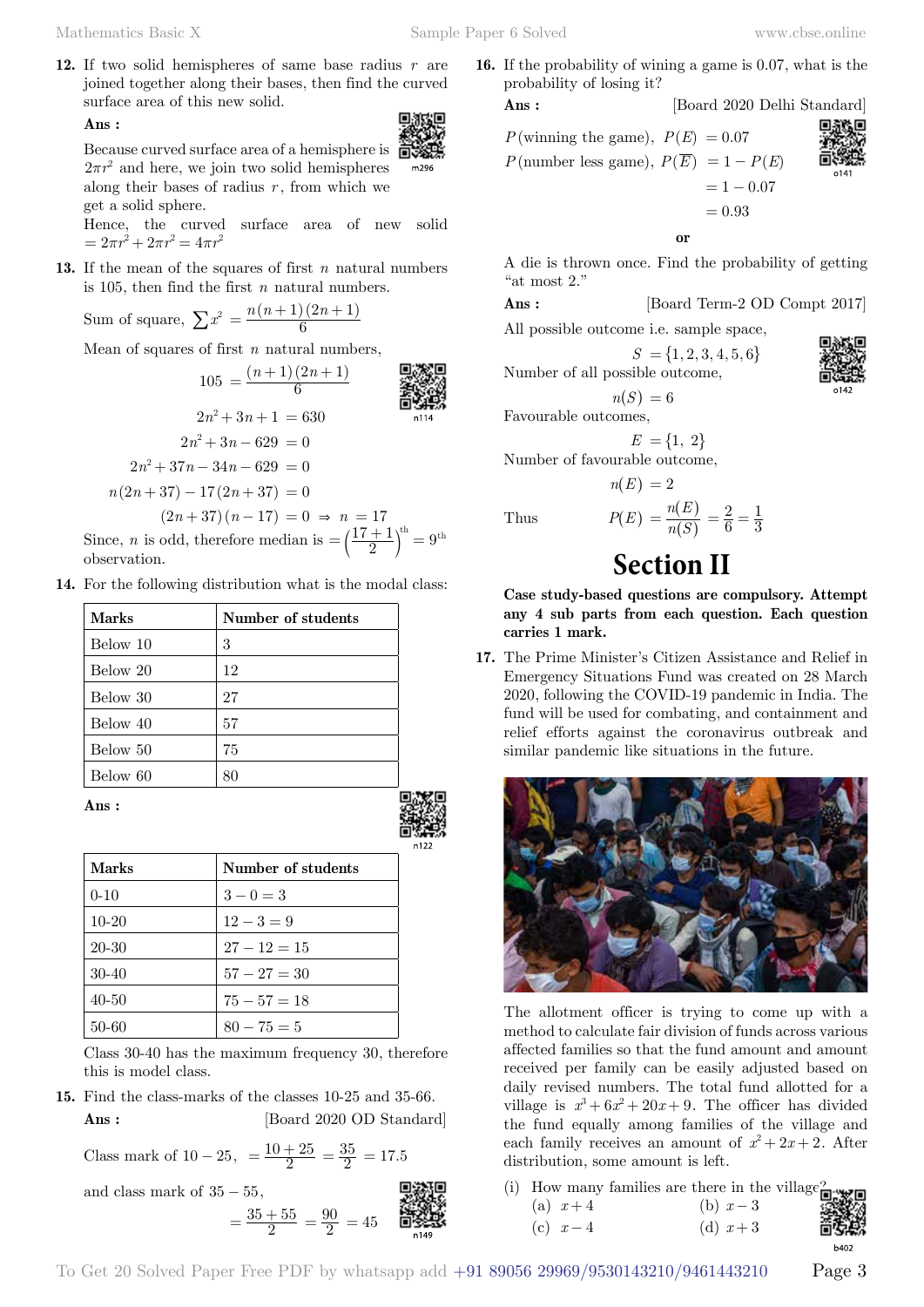(ii) If an amount of  $\bar{\tau}$  1911 is left after distribution, what is value of  $x$ ?

|           | (a) $190$ | (b) 290 |
|-----------|-----------|---------|
| (c) $191$ |           | (d) 291 |

- (iii) How much amount does each family receive?
	- (a) 24490 (b) 34860 (c) 22540 (d) 36865
- (iv) What is the amount of fund allocated?
	- (a) Rs 72 72 759 (b) Rs 75 72 681
	- (c) Rs 69 72 846 (d) Rs 82 74 888
- (v) How many families are there in the village? (a) 191 (b) 98
	- (c) 187 (d) 195

### **Ans :**

(i) To get number of families we divide  $x^3 + 6x^2 + 20x + 9$ by  $x^2 + 2x + 2$ .

$$
\begin{array}{r} x+4 \\ x^2+2x+2 \overline{\smash{\big)}x^3+6x^2+20x+9} \\ \underline{x^3+2x^2+2x} \\ 4x^2+18x+9 \\ \underline{4x^2+8x+8} \\ 10x+1 \end{array}
$$

Number of families are  $x+4$ . Thus (a) is correct option.

(ii) Amount left  $= 10x + 1$  $10x + 1 = 1911$ 

$$
x\ =frac{1910}{10} = 191
$$

Thus (c) is correct option.

(iii) Since,  $x = 191$ , amount received by each family is  $x^2 + 2x + 2 = (191)^2 + 2(191) + 2$ 

$$
= 36865
$$

Thus (d) is correct option.

- (iv) Since  $x = 191$ , allotted fund,  $x^{3} + 6x^{2} + 20x + 9 = (x^{2} + 2x + 2)(x + 4) + 10x + 1$  $= 36865(191 + 4) + 1911$  $= 69, 72, 846$ Thus (c) is correct option.
- 
- (v) No. of families  $= x + 4$

 $= 191 + 4 = 195$ 

Thus (d) is correct option.

**18.** Morning assembly is an integral part of the school's schedule. Almost all the schools conduct morning assemblies which include prayers, information of latest happenings, inspiring thoughts, speech, national anthem, etc. A good school is always particular about their morning assembly schedule. Morning assembly is important for a child's development. It is essential to understand that morning assembly is not just about standing in long queues and singing prayers or national anthem, but it's something beyond just prayers. All the activities carried out in morning assembly by the school staff and students have a great influence in every point of life. The positive effects of attending school assemblies can be felt throughout life.



Have you noticed that in school assembly you always stand in row and column and this make a coordinate system. Suppose a school have 100 students and they all assemble in prayer in 10 rows as given below.



Here  $A, B, C$  and  $D$  are four friend Amar, Bharat, Colin and Dravid.

- (i) What is the distance between *A* and *B* ? (a) 8 (b) 6 (c)  $3\sqrt{3}$  (d)  $2\sqrt{3}$
- (ii) What is the distance between *C* and *D* ? (a) 8 (b) 6

$$
(c) 3\sqrt{3} \qquad \qquad (d) 2\sqrt{3}
$$

(iii) What is the distance between *A* and *C* ? (a) 8 (b) 6

| $\sqrt{2}$ |                 | $\sim$ $\sim$ |                 |
|------------|-----------------|---------------|-----------------|
|            | (c) $3\sqrt{3}$ |               | (d) $2\sqrt{3}$ |

- (iv) What is the distance between *D* and *B* ? (a) 8 (b) 6
	- (c)  $3\sqrt{3}$  (d)  $2\sqrt{3}$
- (v) These 4 friends seating arrangement make a (a) square (b) rhombus
	- (c) parallelogram (d) rectangle

$$
\mathbf{Ans:}\quad
$$

(i) We have 
$$
A(3, 4)
$$
 and  $B(6, 7)$ .  
\n $AB = \sqrt{(6-3)^2 + (7-4)^2} = 2\sqrt{3}$   
\nThus (d) is correct option.  
\n(ii) We have  $C(9, 4)$  and  $D(6, 1)$ .  
\n $CD = \sqrt{(9-6)^2 + (4-1)^2} = 2\sqrt{3}$ 

Thus (d) is correct option.

(iii) We have  $A(3, 4)$  and  $C(9, 4)$ 

$$
AC = \sqrt{(3-9)^2 + (4-4)^2} = 6
$$

Thus (b) is correct option.

(iv) We have  $B(6, 7)$  and  $D(6, 1)$ .

$$
BD = \sqrt{(6-6)^2 + (7-1)^2} = 6
$$
  
Thus (b) is correct option.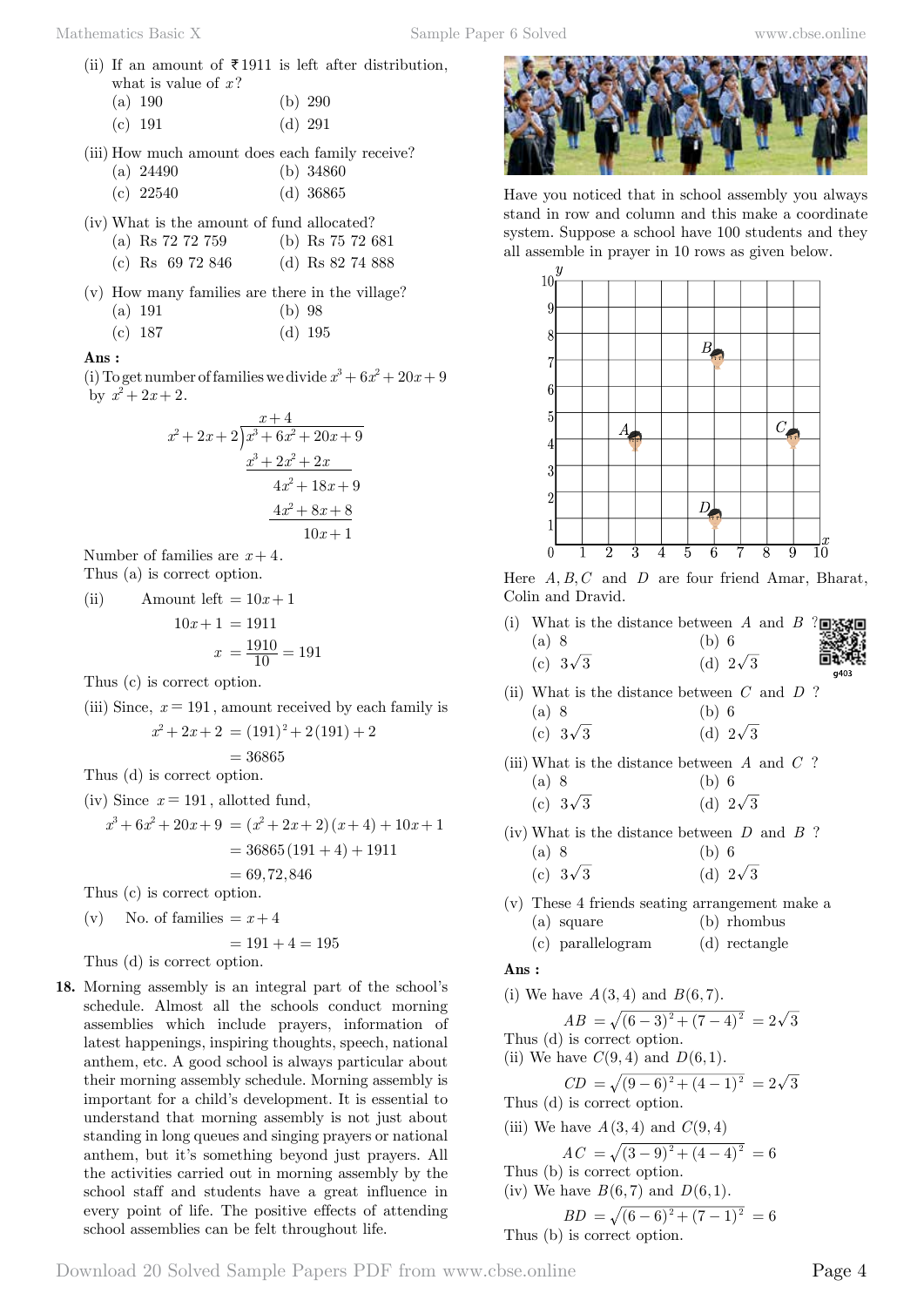(v) We can also calculate  $BC = 2\sqrt{3}$  and  $AD = 2\sqrt{3}$  $AB = BC = CD = AD$ and  $AC = BD$ Thus it is a square. Thus (a) is correct option.

**19.** Navy officer Mr. Colin is tasked with planning a coup on the enemy at a certain date. Currently he  $\Box$ is inspecting the area standing on top of the cliff. Agent Dev is on a chopper in the sky. When Mr. Colin looks down below the cliff towards the sea, he has Bhawani and Amar in boats positioned to get a good vantage point. Bhawani boat



Following angle have been measured : From Colin to Bhawani :  $30^{\circ}$ From Dev to Colin :  $60^\circ$ From Amar to Colin :  $60^{\circ}$ 

- (i) Which of the following is a pair of angle of elevation?
	- (a)  $(\angle a, \angle e)$  (b)  $(\angle b, \angle e)$ (c)  $(\angle c, \angle d)$  (d)  $(\angle a, \angle f)$
- (ii) Which of the following is a pair of angle of depression?

| (a) $(\angle a, \angle e)$ | (b) $(\angle b, \angle e)$ |
|----------------------------|----------------------------|
| (c) $(\angle c, \angle d)$ | (d) $(\angle a, \angle f)$ |

(iii) If angle of elevation of Amar to Colin is  $60^{\circ}$ , what is the distance of Amar boat from the base of hill ?

(a) 
$$
\frac{\sqrt{3}h}{2}
$$
 (b)  $\frac{h}{\sqrt{3}}$   
(c)  $\frac{2h}{\sqrt{3}}$  (d)  $\sqrt{3}h$ 

(iv) If angle of depression of Colin to Bhawani is  $30^{\circ}$ , what is the distance of Amar boat from the Bhawani boat?

(a) 
$$
\frac{\sqrt{3}h}{2}
$$
 (b)  $\frac{h}{\sqrt{3}}$   
(c)  $\frac{2h}{\sqrt{3}}$  (d)  $\sqrt{3}h$ 

(v) If angle of depression of Dev to Colin is  $60^{\circ}$ , what is the height of Dev from base of hill ?

| $(a)$ h | (b) 2h |
|---------|--------|
|         |        |

(c) 3*h* (d) 4*h*

#### **Ans :**

(i) The angle of elevation of an object as seen by an observer is the angle between the horizontal and the line from the object to the observer's eye (the line of Thus (b) is correct option.

(ii) If the object is below the level of the observer, then the angle between the horizontal and the observer's line of sight is called the angle of depression. In our case clearly  $(\angle a, \angle c, \angle d)$  are angle of depression. Thus (c) is correct option.

(iii) We make the figure as given below.

Here  $\angle OAC = 60^{\circ}$  is angle of elevation.



$$
\frac{h}{OA} = \tan 60^{\circ} = \sqrt{3}
$$

$$
OA = \frac{h}{\sqrt{3}}
$$

$$
OA = \frac{h}{\sqrt{3}}
$$
  
Thus (b) is correct option.  
(iv) Here  $\angle OBC = \angle MCB = 30$ 

$$
\frac{h}{OB} = \tan 30^\circ = \frac{1}{\sqrt{3}}
$$
  

$$
OB = \sqrt{3} h
$$
  

$$
AB = OB - OA
$$
  

$$
= \sqrt{3} h - \frac{h}{\sqrt{3}}
$$

$$
=\frac{1}{\sqrt{3}}(3h-h)=\frac{2h}{\sqrt{3}}
$$

Thus (c) is correct option. (v) Here  $\angle$  *DCM* = 60<sup>°</sup>

Now, 
$$
\frac{DM}{CM} = \tan 60^{\circ} = \sqrt{3}
$$

$$
DM = \sqrt{3} \text{ } CM
$$

But  $CM = OB = \sqrt{3} h$ 

Thus  $DM = \sqrt{3} \cdot \sqrt{3} h = 3h$ Height of Dev from Bhawani,

$$
= DB = DM + MB = 3h + h = 4h
$$
  
Thus (d) is correct option

Thus (d) is correct option.

**20.** Underground water tank is popular in India. It is usually used for large water tank storage and can be built cheaply using cement-like materials. Underground water tanks are typically chosen by people who want to save space. The water in the underground tank is not affected by extreme weather conditions. The underground tanks maintain cool temperatures in both winter and summer. Electric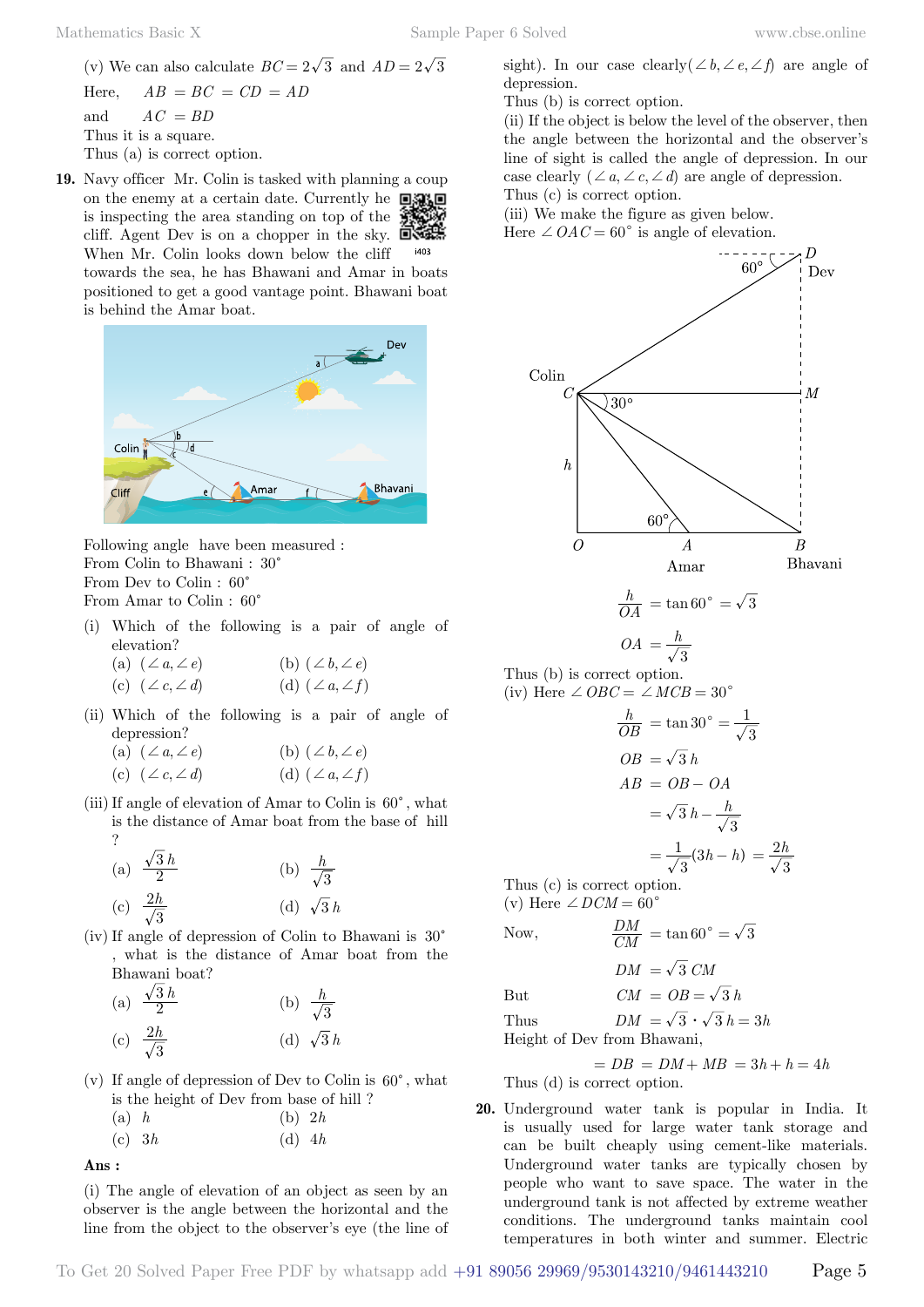pump is used to move water from the underground tank to overhead tank.



Ramesh has build recently his house and installed a underground tank and overhead tank. Dimensions of tanks are as follows :

Underground Tank : Base  $2 \text{ m} \times 2 \text{ m}$  and Height 1.1 m. Overhead tank : Radius 50 cm and Height 175 cm

- (i) What is the capacity of the underground tank ?
	- (a) 2200 litres (b) 44000 litres
	- (c) 4400 litres (d) 22000 litres
- (ii) What is the ratio of the capacity of the m402 underground tank to the capacity of the overhead tank?
	- (a) 1.75 (b) 1.25
	- (c)  $2.5$  (d)  $3.2$
- (iii)If curved part of overhead tank need to be painted to save it from corrosion, how much area need to be painted?

| (a) $5.5 \text{ m}^2$ |  | (b) $3.3 \text{ m}^2$ |  |
|-----------------------|--|-----------------------|--|
| (c) $2.5 \text{ m}^2$ |  | (d) 4.5 $m^2$         |  |

- (iv) If water is filled in the overhead tank at the rate of 11 litre per minute, the tank will be completely filled in how much time?
	- (a)  $65$  minutes (b)  $62.5$  minutes
	- (c) 130 minutes (d) 125 minutes
- (v) If the amount of water in the underground tank, at an instant, is 2400 litres , then the water level in the underground tank at that instant is
	- (a) 60 cm (b) 50 cm
	- (c) 70 cm (d) 65 cm

#### **Ans :**

(i) Volume of underground tank,

 $lbh = 2 \times 2 \times 1.1 = 4.4$  m<sup>3</sup> Since  $1 \text{ m}^3$  is equal to 1000 litres,

4.4 m<sup>3</sup> = 
$$
4.4 \times 1000 = 4400
$$
 litres

Thus (c) is correct option.

(ii) Radius of overhead is 50 cm i.e.  $\frac{1}{2}$  meter and height is 175 cm i.e.  $1.75 = \frac{7}{4}$  metre.

Thus volume of overhead tank,

$$
\pi r^2 h_{xy} = \frac{22}{7} \times \frac{1}{2} \times \frac{1}{2} \times \frac{7}{4} = \frac{11}{8} \text{ m}^3
$$

Capacity of Overhead tank Capacity of sump Overhead tank  $\pi r^2 h$  $=\frac{lbh}{\pi r^2 h_{cy}}$  $=\frac{4.4}{\frac{11}{8}}$  = 3.2

Thus 
$$
(d)
$$
 is correct option.

(iii) C.S.A. of cylindrical tank

$$
2\pi r h_{cy} = 2 \times \frac{22}{7} \times \frac{1}{2} \times \frac{7}{4} = 5.5 \,\mathrm{m}^2
$$

Thus (a) is correct option.

(iv) Volume of water in cylindrical tank is  $\frac{11}{8}$  m<sup>3</sup>.

$$
\frac{11}{8} \,\mathrm{m}^3 \ = \frac{11}{8} \times 1000 \text{ litres}
$$

Thus time taken to fill tank,

$$
= \frac{11}{8} \times 1000 \times \frac{1}{11} = 125
$$
 minutes  
Thus (d) is correct option.

(v) Volume of water in underground tank

 $V = lbh_1$ 

$$
= 2400 \text{ litres} = 2.4 \text{ m}^3
$$

$$
Then,
$$

$$
2 \times 2 \times h_1 = 2.4
$$

$$
h_1 = \frac{2.4}{2 \times 2} = 0.6 \,\mathrm{m} = 60 \,\mathrm{cm}
$$

Thus (a) is correct option.

# **Part - B**

# **All questions are compulsory. In case of internal choices, attempt anyone.**

**21.** Find the value of *k* for which the roots of the equations  $3x^2 - 10x + k = 0$  are reciprocal of each other.

**Ans :** [Board 2019 Delhi]

We have  $3x^2 - 10x + k = 0$ Comparing the given equation with  $ax^2 + bx + c = 0$ we get  $a = 3, b = -10, c = k$ 

Let one root be  $\alpha$  so other root is  $\frac{1}{\alpha}$ .

Now product of roots  $\alpha \times \frac{1}{\alpha} = \frac{c}{a}$ 

$$
\begin{array}{c}\n\begin{array}{c}\n\begin{array}{c}\n\begin{array}{c}\n\begin{array}{c}\n\begin{array}{c}\n\begin{array}{c}\n\end{array}\n\end{array}\n\end{array}\n\end{array}\n\end{array}
$$

$$
1 = \frac{k}{3} \Rightarrow k = 3
$$

Hence, value of *k* is 3.

**22.** In Figure, *ABC* is an isosceles triangle right angled at *C* with  $AC = 4$  cm, Find the length of  $AB$ .



$$
{\rm Ans:}
$$

[Board 2019 OD]

Since *ABC* is an isosceles triangle right angled at *C* ,

$$
AC = BC = 4 \text{ cm}
$$
  
\n
$$
\angle C = 90^{\circ}
$$
  
\nUsing Pythagoras theorem in  $\triangle ABC$  we have,  
\n
$$
AB^2 = BC^2 + AC^2
$$
  
\n
$$
= 4^2 + 4^2
$$
  
\n
$$
= 16 + 16 = 32
$$

 $AB = 4\sqrt{2}$  cm

$$
Ans:
$$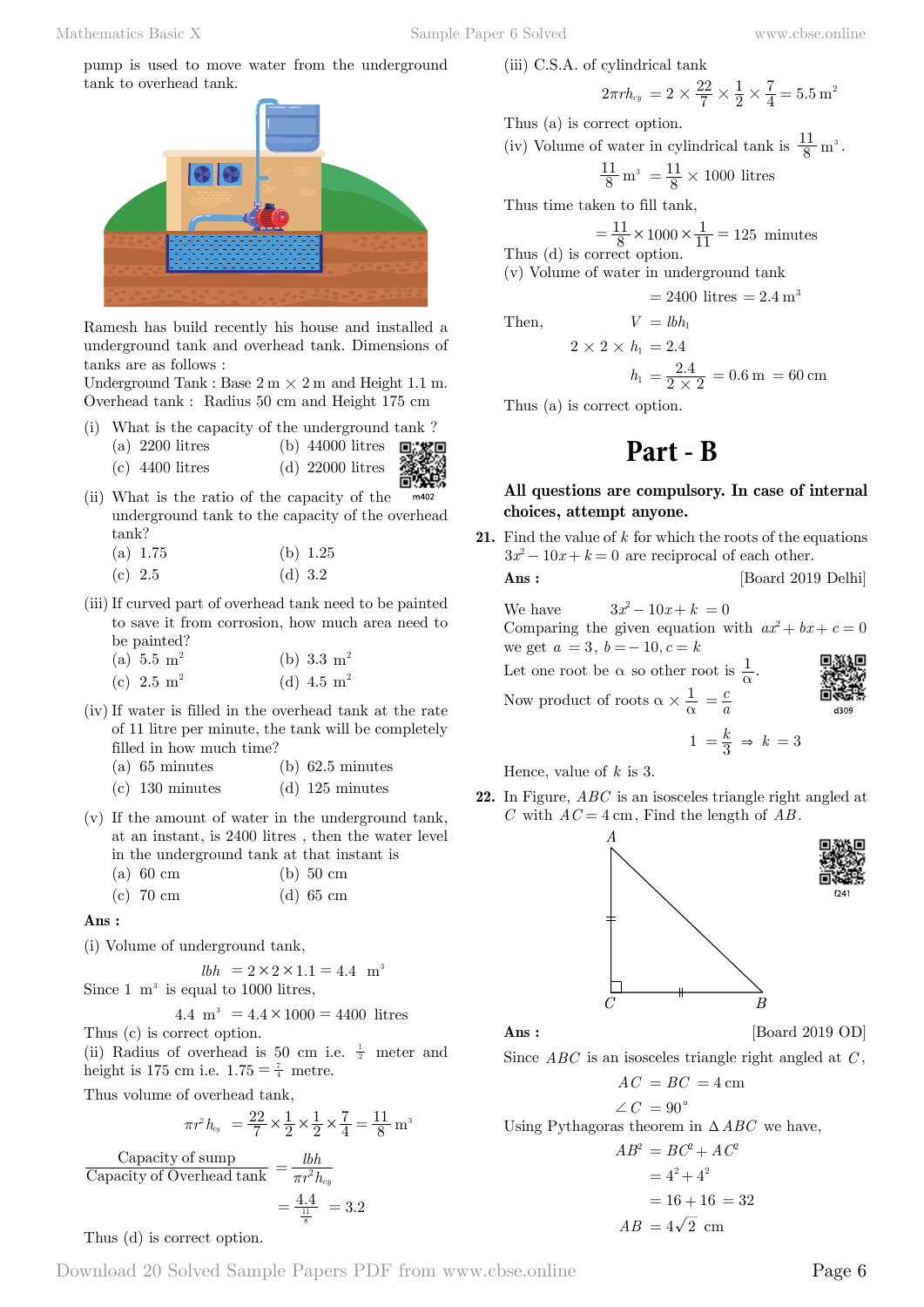LHS =  $\sqrt{\frac{1-\sin}{1+\sin}}$ 1 1  $=\sqrt{\frac{1-\sin\theta}{1+\sin\theta}}$ 

 $=\frac{1-\sin\theta}{\cos\theta}$ 

 $=\sqrt{\frac{(1-\sin\theta)}{1-\sin^2\theta}}$ 

1  $\frac{1-\sin\theta}{1-\sin^2\theta}$ 

 **Ans :**

**23.** Prove that  $\sqrt{\frac{1-\sin\theta}{1+\sin\theta}} = \sec\theta - \tan\theta$ 

sin

 $=$  $\frac{1-\sin\theta}{\cos\theta} = \frac{1}{\cos\theta} - \frac{\sin\theta}{\cos\theta}$ 

 $60^{\circ}$ , then find the height of the tower.

2  $=\sqrt{\frac{(1-\sin\theta)^2}{1-\sin^2\theta}} = \sqrt{\frac{(1-\sin\theta)}{\cos^2\theta}}$ 

 $\frac{-\sin\theta}{+\sin\theta} = \sec\theta - \tan\theta.$ 

 $(1+\sin\theta)(1-\sin\theta)$  $(1-\sin\theta)(1-\sin\theta)$  $\sin \theta (1 - \sin \theta)$  $\sin \theta (1 - \sin$ 

2

 $1 + \sin \theta$ ) (1  $1 - \sin \theta$ ) (1  $=\sqrt{\frac{(1-\sin\theta)(1-\sin\theta)}{(1+\sin\theta)(1-\sin\theta)}}$ 

 $=\sqrt{\frac{(1-\sin\theta)}{\cos^2\theta}}$ 

 $= \sec \theta - \tan \theta = RHS$  Hence Proved

 $1 \quad \sin$  $=\frac{1}{\cos\theta} - \frac{\sin\theta}{\cos\theta}$ 

**24.** If the angles of elevation of the top of a tower from two points distant *a* and  $b(a > b)$  from its foot and in the same straight line from it are respectively  $30^{\circ}$  and

**Ans :** [Board Term-2 2014] Let the height of tower be *h*. As per given in question

cos  $\frac{1-\sin \theta}{\cos^2 \theta}$   **o**

A die thrown once. What is the probability of getting an even prime number?

**Ans :** [Board 2020 Delhi Standard]

Total possible outcomes of die is 6.

$$
n(S) = 6
$$

Favourable outcomes is only 2 i.e. there is one possible outcome.

$$
= 1
$$

 $n(E)$ *P* (getting an even prime number),

$$
P(E) = \frac{n(E)}{n(S)} = \frac{1}{6}
$$

**26.** A pair of dice is thrown once. What is the probability of getting a doublet?

**Ans :** [Board 2020 Delhi Standard]

There are total  $6^2 = 36$  possible outcomes. Thus  $n(S) = 36$ 

Favourable outcomes are 
$$
(1, 1)
$$
,  $(2, 2)$ ,  $(3, 3)$ ,  $(4, 4)$ ,  $(5, 5)$  and  $(6, 6)$ .

Number of favourable outcomes,

$$
n(E) = 6
$$

*P*(getting doublet),

$$
P(E) = \frac{n(E)}{n(S)} = \frac{6}{36} = \frac{1}{6}
$$

 **o**

A die is thrown once. What is the probability of getting a prime number.

 **Ans :** [Board 2020 OD Standard]

There are 6 possible outcome for a die.

$$
\label{eq:1} n(S) \; =6
$$
   
 Favourable outcome are 1 and 2 i.e. two outcome.

$$
n(E) =
$$

*P* (

$$
P(E) = \frac{n(E)}{n(S)} = \frac{2}{6} = \frac{1}{3}
$$

**27.** Verify whether 2, 3 and  $\frac{1}{2}$  are the zeroes of the polynomial  $p(x) = 2x^3 - 11x^2 + 17x - 6$ .

**Ans :** [ Board Term-1 2013, LK-59 ]

If 2, 3 and  $\frac{1}{2}$  are the zeroes of the polynomial  $p(x)$ , then these must satisfy  $p(x) = 0$ 

(1) 2,  
\n
$$
p(x) = 2x^2 - 11x^2 + 17x - 6
$$
\n
$$
p(2) = 2(2)^3 - 11(2)^2 + 17(2) - 6
$$
\n
$$
= 16 - 44 + 34 - 6
$$
\n
$$
= 50 - 50
$$
\nor  
\n
$$
p(2) = 0
$$
\n(2) 3,  
\n
$$
p(3) = 2(3)^3 - 11(3)^2 + 17(3) - 6
$$
\n
$$
= 54 - 99 + 51 - 6
$$
\n
$$
= 105 - 105
$$

or 
$$
p(3) = 0
$$

 $(3)$ 

$$
p(\frac{1}{2}) = 2(\frac{1}{2})^3 - 11(\frac{1}{2})^2 + 17(\frac{1}{2}) - 6
$$



From  $\triangle ABD$ ,

 $\frac{h}{a}$  = tan 30<sup>c</sup>

$$
h = a \times \frac{1}{\sqrt{3}} = \frac{a}{\sqrt{3}} \quad ...(1)
$$

From  $\triangle ABC$ ,  $\frac{h}{b} = \tan 60^{\circ}$ 

$$
h = b \times \sqrt{3} = b\sqrt{3} \qquad \dots (2)
$$

From (1) we get  $a = \sqrt{3} h$ 

From (2) get  $b = \frac{h}{\sqrt{3}}$ 

Thus  $a \times b = \sqrt{3} h \times \frac{h}{\sqrt{3}}$ 

$$
ab = h^2
$$

$$
h = \sqrt{ab}
$$

Hence, the height of the tower is  $\sqrt{ab}$ .

**25.** If a pair of dice is thrown once, then what is the probability of getting a sum of 8?

**Ans :** [Board 2020 Delhi Basic]

Number of possible outcomes,

 $n(S) = 6^2 = 36$ 

The favourable outcomes are (sum of getting 8)  $\{(2, 6), (3, 5), (4, 4), (5, 3), (6, 2)\}\$ i.e. 5 outcomes. Number of favourable outcome,

 $n(E) = 5$ Probability (getting sum of 8),  $P(E) = \frac{n(E)}{n(S)}$  $=\frac{n(E)}{n(S)}=\frac{5}{36}$ 







$$
n(E) = 2
$$

number less than 
$$
3
$$
),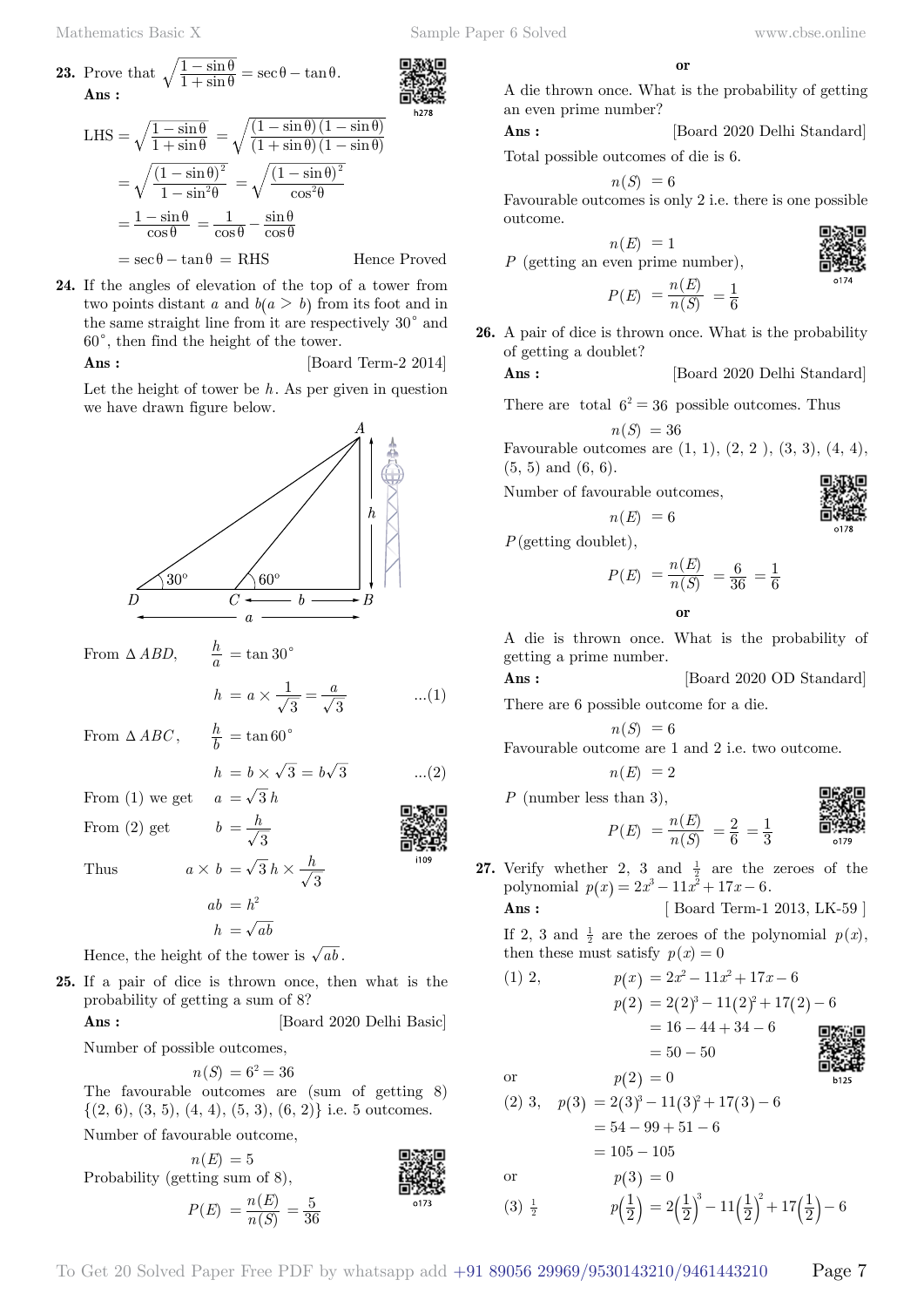or 
$$
p\left(\frac{1}{2}\right) = 0
$$

Hence, 2, 3, and  $\frac{1}{2}$  are the zeroes of  $p(x)$ .

**28.** Solve the following quadratic equation for *x* :

$$
x^{2} + \left(\frac{a}{a+b} + \frac{a+b}{a}\right)x + 1 = 0
$$

 $=\frac{1}{4}$ 

**Ans :** [Board Term-2 OD 2016]

We have 
$$
x^{2} + \left(\frac{a}{a+b} + \frac{a+b}{a}\right)x + 1 = 0
$$

$$
x^{2} + \frac{a}{a+b}x + \frac{a+b}{a}x + 1 = 0
$$

4 11  $=\frac{1}{4}-\frac{11}{4}+\frac{17}{2}-6$ 

**29.** Find the ratio in which the segment joining the points  $(1, -3)$  and  $(4, 5)$  is divided by *x*-axis? Also find the coordinates of this point on *x* -axis.

**Ans :** [Board 2019 Delhi]

Let the required ratio be  $k:1$  and the point on  $x$ -axis be  $(x, 0)$ .

$$
A(1, -3) \t\t P(x, 0) \t\t B(4, 5)
$$

Here,  $(x_1, y_1) = (1, -3)$ 

and  $(x_2, y_2) = (4, 5)$ 

Using section formula *y* coordinate, we obtain,

$$
y = \frac{my_2 + ny_1}{m+n}
$$
  
\n
$$
0 = \frac{k \times 5 + 1 \times 1(-3)}{k+1}
$$
  
\n
$$
0 = 5k - 3
$$
  
\n
$$
5k = 3 \Rightarrow k = \frac{3}{5}
$$
  
\n**Example 1.1**  
\n**EXAMPLE 2.1**  
\n**EXAMPLE 3.1**  
\n**EXAMPLE 4.1**  
\n**EXAMPLE 5.1**  
\n**EXAMPLE 6.1**  
\n**EXAMPLE 7.1**  
\n**EXAMPLE 8.1**  
\n**EXAMPLE 9.1**  
\n**EXAMPLE 1.1**  
\n**EXAMPLE 1.1**  
\n**EXAMPLE 1.1**  
\n**EXAMPLE 1.1**  
\n**EXAMPLE 1.1**  
\n**EXAMPLE 1.1**  
\n**EXAMPLE 1.1**  
\n**EXAMPLE 1.1**  
\n**EXAMPLE 1.1**  
\n**EXAMPLE 1.1**  
\n**EXAMPLE 1.1**  
\n**EXAMPLE 1.1**  
\n**EXAMPLE 1.1**  
\n**EXAMPLE 1.1**  
\n**EXAMPLE 1.1**  
\n**EXAMPLE 1.1**  
\n**EXAMPLE 1.1**  
\n**EXAMPLE 1.1**  
\n**EXAMPLE 1.1**  
\n**EXAMPLE 1.1**  
\n**EXAMPLE 1.1**  
\n**EXAMPLE 1.1**  
\n**EXAMPLE 1.1**  
\n**EXAMPLE 1.1**  
\n**EXAMPLE 1.1**  
\n**EXAMPLE 1.1**  
\n**EXAMPLE 1.1**  
\n**EXAMPLE 1.1**  
\n**EXAMPLE 1.1**  
\n**EXAMPLE 1.1**  
\n**EXAMPLE 1.1**  
\n**EXAMPLE 1.1**  
\n**EXAMPLE 1.1**  
\n**EXAMPLE 1.1**  
\n**EXAMPLE 1.1**  
\n**EXAMPLE 1.1**  
\n**EXAMPLE 1.1**  
\n**EXAMPLE 1.1**  
\n**EXAMPLE 1.1**  
\n**EXAMPLE 1.1**  
\n**EXAMPLE 1.1**  
\n**EXAMPLE 1.**

Hence, the required ratio is  $\frac{3}{5}$  i.e 3:5.

Now, again using section formula for *x* , we obtain

$$
x = \frac{mx_2 + nx_1}{m+n}
$$
  

$$
x = \frac{k \times (4) + 1 \times 1}{k+1}
$$
  

$$
= \frac{\frac{3}{5}(4) + 1}{\frac{3}{5} + 1} = \frac{12 + 5}{3 + 5} = \frac{17}{8}
$$

Co-ordinate of *P* is  $\left(\frac{17}{8}, 0\right)$ .

**30.** Draw a line segment of length 5 cm and divide it in the ratio  $3 \div 7$ .

**Ans :** [Board Term-2 2015]

#### **Step of Construction :**

- 1. Draw a line segment *AB* of length 5 cm.
- 2. Draw any ray *AX* making on acute angle with *AB* .
- 3. Mark ten points  $A_1, A_2, A_3, \ldots, A_{10}$  on  $AX$  such that  $AA_1 = A_1A_2 = ... = A_9A_{10}.$
- 4. Join  $BA_{10}$ .
- 5. At point  $A_3$  draw a line  $PA_3$  parallel to  $BA_{10}$ . Hence  $AP : PB = 3 : 7$



 **o**

Draw a circle of radius 3.5 cm. From a point *P*, 6 cm from its centre, draw two tangents to the circle.

**Ans :** [Board 2020 OD Standard]

#### **Step of construction :**

- 1. Draw a line segment *OP* of length 6 cm.
- 2. From the point  $O$ , draw a circle of radius  $= 3.5$ cm.
- 3. Draw a perpendicular bisector of *OP*. Let *M* be the mid point of *OP*.
- 4. Taking *M* as centre and *OM* as radius draw a circle.
- 5. This circle intersects the given circle at *Q* and *R*.
- 6. Join *PQ* and *PR*, which are tangents to the circles.



**31.** The angles of depression of the top and bottom of a 50 m high building from the top of a tower are 45º and 60º respectively. Find the height of the tower and the horizontal distance between the tower and the building. (Use  $\sqrt{3} = 1.73$ )

#### **Ans :** [Board Term-2 Delhi 2016]

As per given in question we have drawn figure below. Here *AC* is tower and *DC* is building.



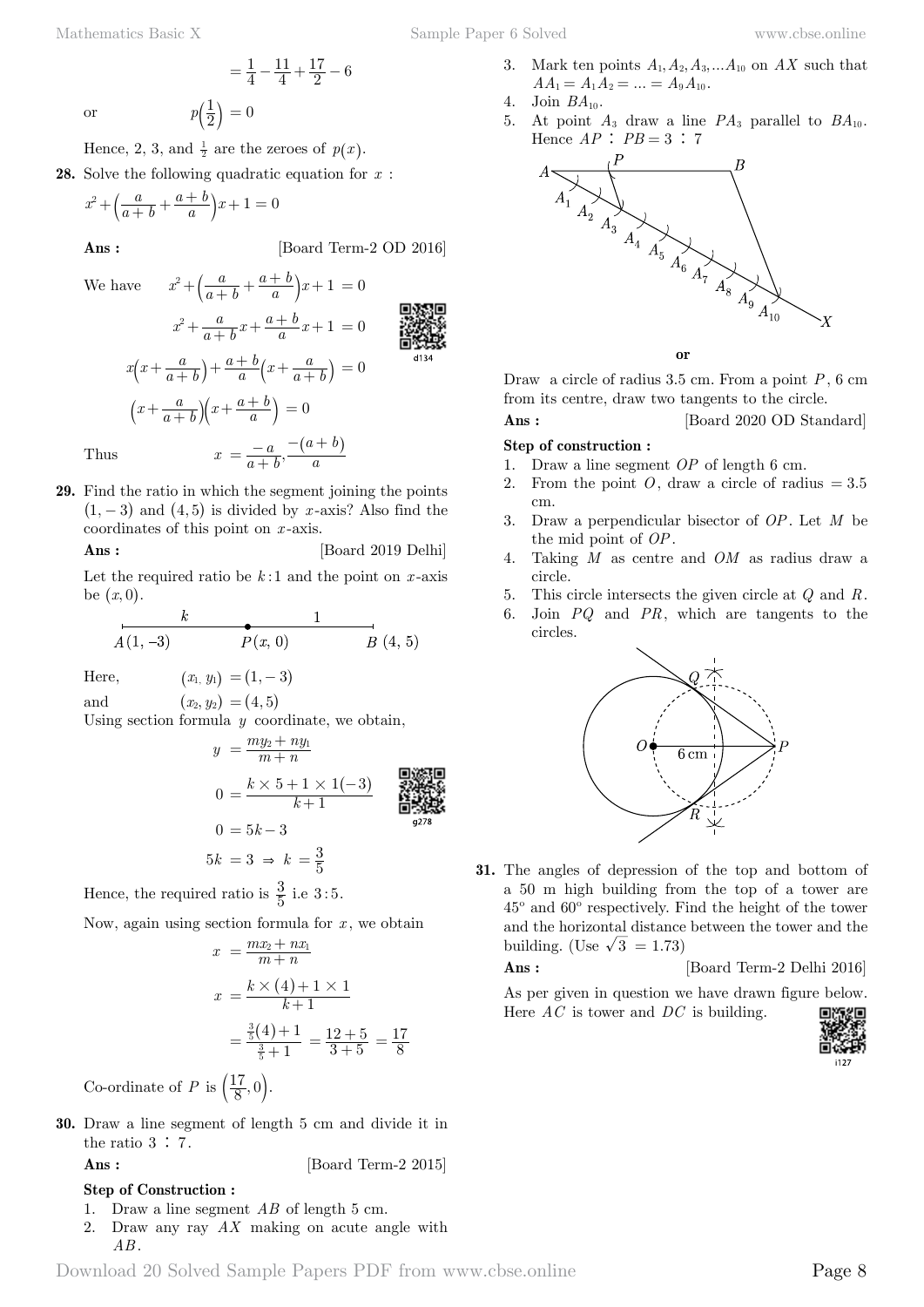

We have

 $=\frac{h-50}{x}$ 

 $rac{h}{x}$ 

$$
x = h - 50 \tag{1}
$$

and  $\tan 60^\circ = \frac{h}{a}$ 

$$
\overline{3} = \frac{h}{x}
$$
  

$$
x = \frac{h}{\sqrt{3}}
$$
...(2)

From  $(1)$  and  $(2)$  we have

$$
h - 50 = \frac{h}{\sqrt{3}}
$$
  

$$
\sqrt{3} h - 50\sqrt{3} = h
$$
  

$$
\sqrt{3} h - h = 50\sqrt{3}
$$
  

$$
h(\sqrt{3} - 1) = 50\sqrt{3}
$$
  

$$
h = \frac{50\sqrt{3}}{\sqrt{3} - 1} = \frac{50(3 + \sqrt{3})}{2}
$$
  

$$
= 25(3 + \sqrt{3})
$$
  

$$
= 75 + 25\sqrt{3} = 118.25 \text{ m}
$$

Thus  $h = 118.25$  m.

 **o**

The horizontal distance between two towers is 60 m. The angle of elevation of the top of the taller tower as seen from the top of the shorter one is 30º. If the height of the taller tower is 150 m, then find the height of the shorter tower.

**Ans :** [Board Term-2 2015]

Let *AB* and *CD* be two towers. Let the height of the shorter tower  $AB = h$ . As per given in question we have drawn figure below.



Here 
$$
BC = AE = 60
$$
 m,  $DE = DC - EC = (150 - h)$   
\nIn  $\triangle AED$ ,  $\frac{DE}{AE} = \tan 30^{\circ}$   
\n $\frac{150 - h}{60} = \tan 30^{\circ} = \frac{1}{\sqrt{3}}$   
\n $150\sqrt{3} - h\sqrt{3} = 60$   
\n $\sqrt{3}h = 150\sqrt{3} - 60$   
\n $\sqrt{3}h = 150\sqrt{3} - 20\sqrt{3} \times \sqrt{3}$   
\nor  $h = (150 - 20\sqrt{3})$  m

**32.** Three horses are tied each with 7 m long rope at three corners of a triangular field having sides 20 m, 34 m and 42 m. Find the area of the plot which can be grazed by the horses.

# **Ans :** [Board 2020 Delhi Basic]

As per information given in question we have drawn the figure below.



Let  $\angle A = \theta_1, \angle B = \theta_2$  and  $\angle C = \theta_3$ .

Now, area which can be grazed by the horses is the sum of the areas of three sectors with central angles  $\theta_1$ ,  $\theta_2$  and  $\theta_3$  each with radius  $r = 7$  m.

$$
\frac{\pi r^2 \theta_1}{360^\circ} + \frac{\pi r^2 \theta_2}{360^\circ} + \frac{\pi r^2 \theta_3}{360^\circ} = \frac{\pi r^2}{360^\circ} (\theta_1 + \theta_2 + \theta_3) \qquad \dots (1)
$$

From angle sum property of a triangle we have

$$
\theta_1 + \theta_2 + \theta_3 = 180^\circ
$$

Substituting above in equation (1) we have

$$
\frac{\pi r^2 \theta_1}{360^\circ} + \frac{\pi r^2 \theta_2}{360^\circ} + \frac{\pi r^2 \theta_3}{360^\circ} = \frac{\pi r^2}{360^\circ} \times 180^\circ = \frac{\pi r^2}{2}
$$

$$
= \frac{22}{7} \times \frac{1}{2} \times (7)^2
$$

$$
= \frac{22}{7} \times \frac{1}{2} \times 7 \times 7
$$

$$
= 77 \text{ m}^2
$$

Hence, the area grazed by the horses is  $77 \text{ m}^2$ 

**33.** If the median for the following frequency distribution is 28.5, find the value of *x* and *y* :

| Class     | Frequencies      |
|-----------|------------------|
| $0 - 10$  | 5                |
| $10 - 20$ | $\boldsymbol{x}$ |
| 20-30     | 20               |
| 30-40     | 15               |
| $40 - 50$ | Y                |
| $50 - 60$ | 5                |
| Total     | 60               |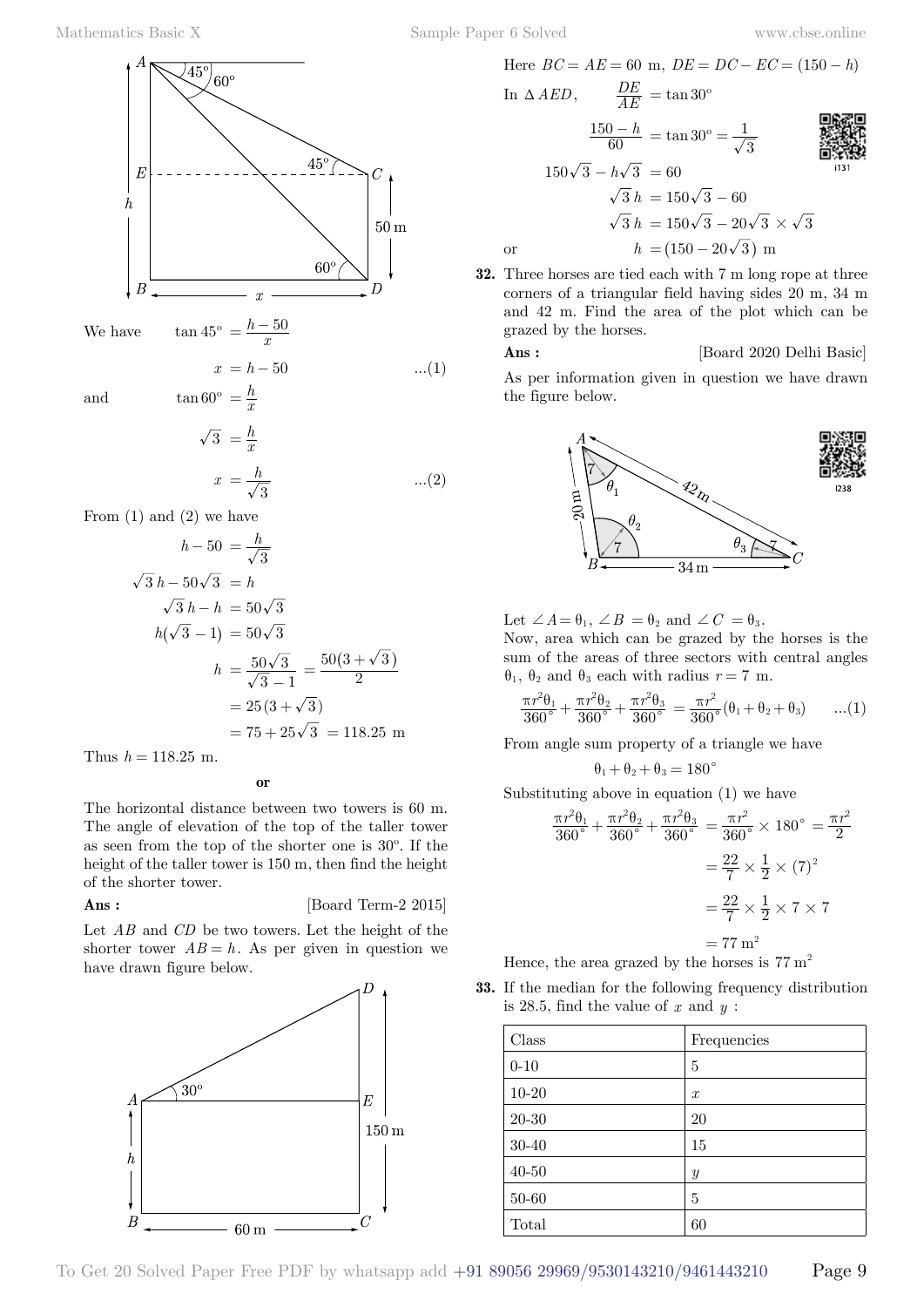$$
{\rm Ans}:
$$

[Board Term-1 2013]

We prepare following cumulative frequency table to find median class.

| C.I.      |                  | c.f.         |
|-----------|------------------|--------------|
| $0 - 10$  | 5                | 5            |
| $10 - 20$ | $\boldsymbol{x}$ | $x+5$        |
| 20-30     | 20               | $x + 25$     |
| 30-40     | 15               | $x + 40$     |
| $40 - 50$ | $\boldsymbol{y}$ | $x + y + 40$ |
| 50-60     | 5                | $x + y + 45$ |
|           | $\sum f = 60$    |              |

Since, median is 28.5 which lies between 20-30. Thus model class is 20-30.

 $60 = x + y + 45$ 

From table  $N = x + y + 45$ 

Median, *<sup>M</sup><sup>d</sup> <sup>l</sup> <sup>f</sup>*

$$
M_d = l + \left(\frac{\frac{N}{2} - F}{f}\right)h
$$
  
28.5 = 20 +  $\frac{[30 - (x + 5)]}{20} \times 10$   
8.5 =  $\frac{25 - x}{2}$ 

 $x + y = 60 - 45 = 15$  ...(1)

$$
25 - x = 17 \Rightarrow x = 25 - 17 = 8
$$

From (1),  $y = 15 - 8 = 7$ 

Hence,  $x = 8$  and  $y = 7$ 

**34.** For any positive integer *n*, prove that  $n^3 - n$ is divisible by 6.

We have 
$$
n^3 - n = n(n^2 - 1)
$$
  
=  $(n - 1)n(n + 1)$   
=  $(n - 1)n(n + 1)$   
Thus,  $\frac{3}{2}$  is an exact of the equation  $n = 0$ 

[Board Term-1 2015, 2012]

Thus  $n^3 - n$  is product of three consecutive positive integers.

Since, any positive integers *a* is of the form  $3q, 3q + 1$ or  $3q + 2$  for some integer q.

Let  $a, a+1, a+2$  be any three consecutive integers.

**Case I :**  $a = 3q$ 

If  $a = 3q$  then,

 $a(a+1) (a+2) = 3 q (3 q + 1) (3 q + 2)$ Product of two consecutive integers  $(3 q + 1)$  and  $(3 q + 2)$  is an even integer, say 2*r*.

Thus 
$$
a(a+1)(a+2) = 3q(2r)
$$
  
= 6qr, which is divisible by 6.

**Case II :**  $a = 3q + 1$ 

If  $a = 3q + 1$  then

$$
a(a+1)(a+2) = (3q+1)(3q+2)(3q+3)
$$
  
= (2r)(3)(q+1)  
= 6r(q+1)

which is divisible by 6.

Case III : 
$$
a = 3q + 2
$$

If 
$$
a = 3q + 2
$$
 then  
\n
$$
a(a+1)(a+2) = (3q+2)(3q+3)(3q+4)
$$
\n
$$
= 3(3q+2)(q+1)(3q+4)
$$
\nHere  $(3q+2)$  and  $= 3(3q+2)(q+1)(3q+4)$   
\n
$$
= \text{multiple of 6 every } q
$$
\n
$$
= 6r \text{ (say)}
$$

which is divisible by 6. Hence, the product of three consecutive integers is divisible by 6 and  $n^3 - n$  is also divisible by 3.

**35.** Solve the following pair of linear equations graphically:  $2x + 3y = 12$  and  $x - y = 1$ Find the area of the region bounded by the two lines representing the above equations and *y* -axis.

**Ans :** [Board Term-1 2012, Set-58]

We have  $2x + 3y = 12 \Rightarrow y = \frac{12 - 2x}{3}$  $=\frac{12-2}{3}$ 

| $\mathcal{X}$                        |  |  |  |
|--------------------------------------|--|--|--|
|                                      |  |  |  |
| We have<br>$x-y=1 \Rightarrow y=x-1$ |  |  |  |

Plotting the above points and drawing lines joining them, we get the following graph.



Clearly, the two lines intersect at point  $p(3, 2)$ . Hence,  $x = 3$  and  $y = 2$ Area of shaded triangle region,

Area of 
$$
\triangle PAB = \frac{1}{2} \times \text{base} \times \text{height}
$$
  
=  $\frac{1}{2} \times AB \times PM$   
=  $\frac{1}{2} \times 5 \times 3$ 

 $= 7.5$  square unit.

**36.** From a point *T* outside a circle of centre *O*, tangents *TP* and *TQ* are drawn to the circle. Prove that *OT* is the right bisector of line segment *PQ*.